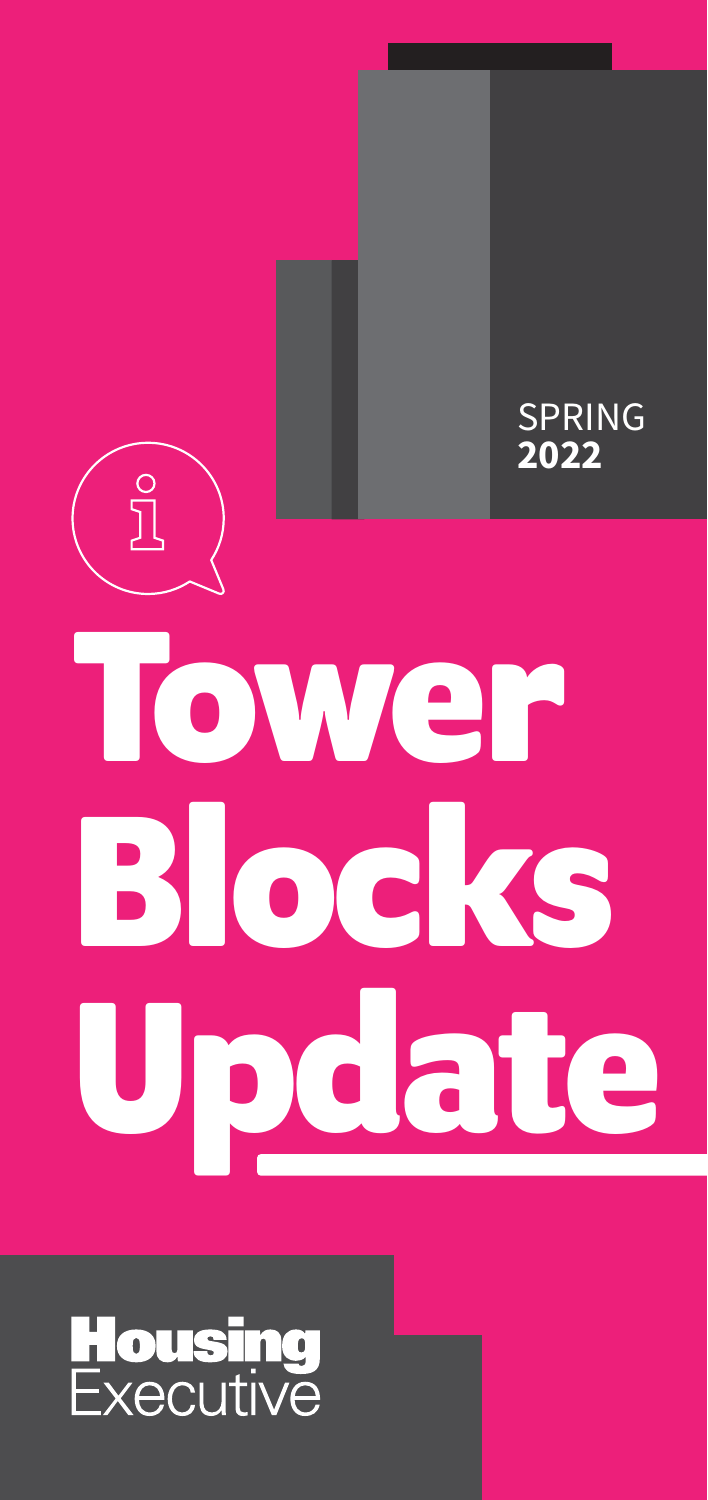# **Hello**

Since the approval of our Tower Blocks Action Plan, we have made significant progress with our plans.

We will continue to consult with you at key stages of delivery of the Action Plan, and keep you up to date with our progress.

# **Our Plan**

# **PHASE 1**

#### **Demolition or disposal in a 1-5 year timeframe.**

The Housing Executive and the Department for Communities have approved the following blocks for demolition:

- **Clarawood**
- **Coolmoyne**
- **Kilbroney**
- **Latharna**
- **Monkscoole**
- **Rathmoyne**

The remaining blocks in this phase are:

- **Abbotscoole**
- **Beechwood**
- **Belvoir**
- **Breda**
- **Magowan**
- **Moylena**
- **Oisin**
- **Ross**
- **Woodland**

# **PHASE 2**

**Demolition in a 6-10 year timeframe with repair works carried out in the interim.** 

The blocks in this phase are:

- 
- **Ferndale Mount Vernon**
- 
- **Fianna Parkdale**
- 
- **Finn Riverdale**

# **PHASE 3**

**Demolition beyond a 10-year timeframe with improvement works carried out as required.** 

The blocks in this phase are:

- **Carncoole Grainne** 
	-
- **Carnet Maeve**
- **Cuchulainn Moveen**
- **Divis Whincrof**
- **Eithne Willowbrook** 
	- **Glencoole Woodstock**

**Housing**<br>Executive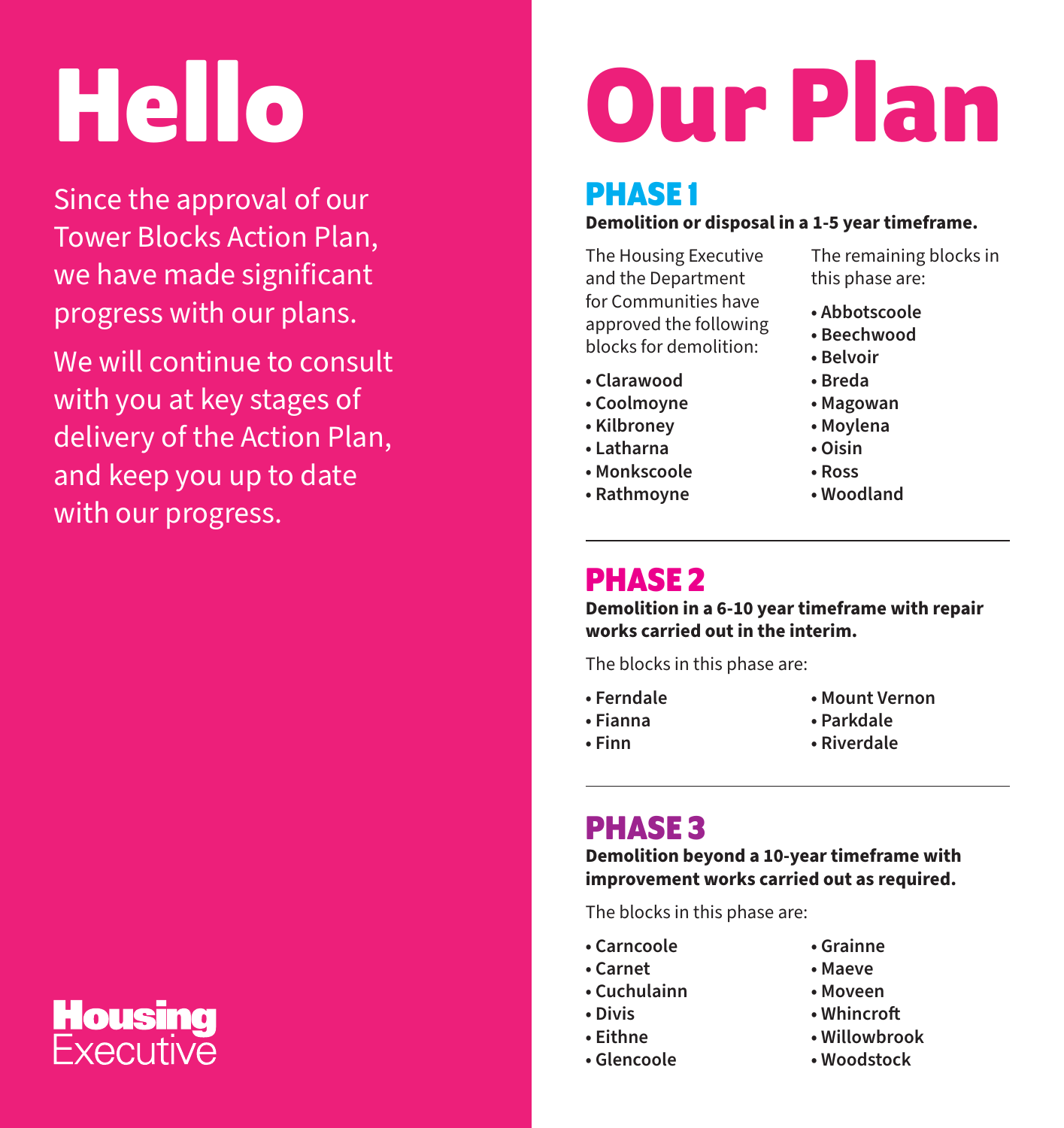# **What we mean…**

# **PHASE 1** 1-5 years

#### **Stage 1 – Consultation**

We consult with you and others when preparing the plans for the tower block.

#### **Stage 2 – Business Case**

We will produce a business case. This outlines the best solution for the tower block.

#### **Stage 3 – Approval**

The Housing Executive and Department for Communities will approve the business case.

**Stage 4 – Clearance** We will rehouse our tenants and will acquire leasehold properties.

**Stage 5 – Demolition** 

# **PHASE 2** 6-10 years

These blocks are located close to the blocks in Phase 1. This means that block clearance will take longer and progress will depend on the time taken to complete Phase 1.

#### **Stage 1 – Consultation**

We consult with you and others when preparing the plans for the tower block.

#### **Stage 2 – Business Case**

We will produce a business case. This outlines the best solution for the tower block.

#### **Stage 3 – Approval**

The Housing Executive and Department for Communities will approve the business case.

**Stage 4 – Clearance** We will rehouse our tenants and will acquire leasehold properties.

#### **Stage 5 – Demolition**

# **PHASE 3** 10+ years

#### **Stage 1 – Feasibility**

We will carry out an assessment to determine improvement options (if any) for the blocks.

#### **Stage 2 – Business Case**

We will produce a business case after consultation with tenants and leaseholders. This outlines the best solution for the tower block.

#### **Stage 3 – Approved**

The Housing Executive and Department for Communities will approve the business case.

#### **Stage 4 – Improvement Works**

We will carry out improvement works as per our Planned Maintenance Scheme.

#### **Stage 5 – Review**

We will assess the lifespan of the block to decide a timescale for the block to be cleared and demolished. We expect this to be carried out in 10+ years.

#### **Stage 6 – Demolition**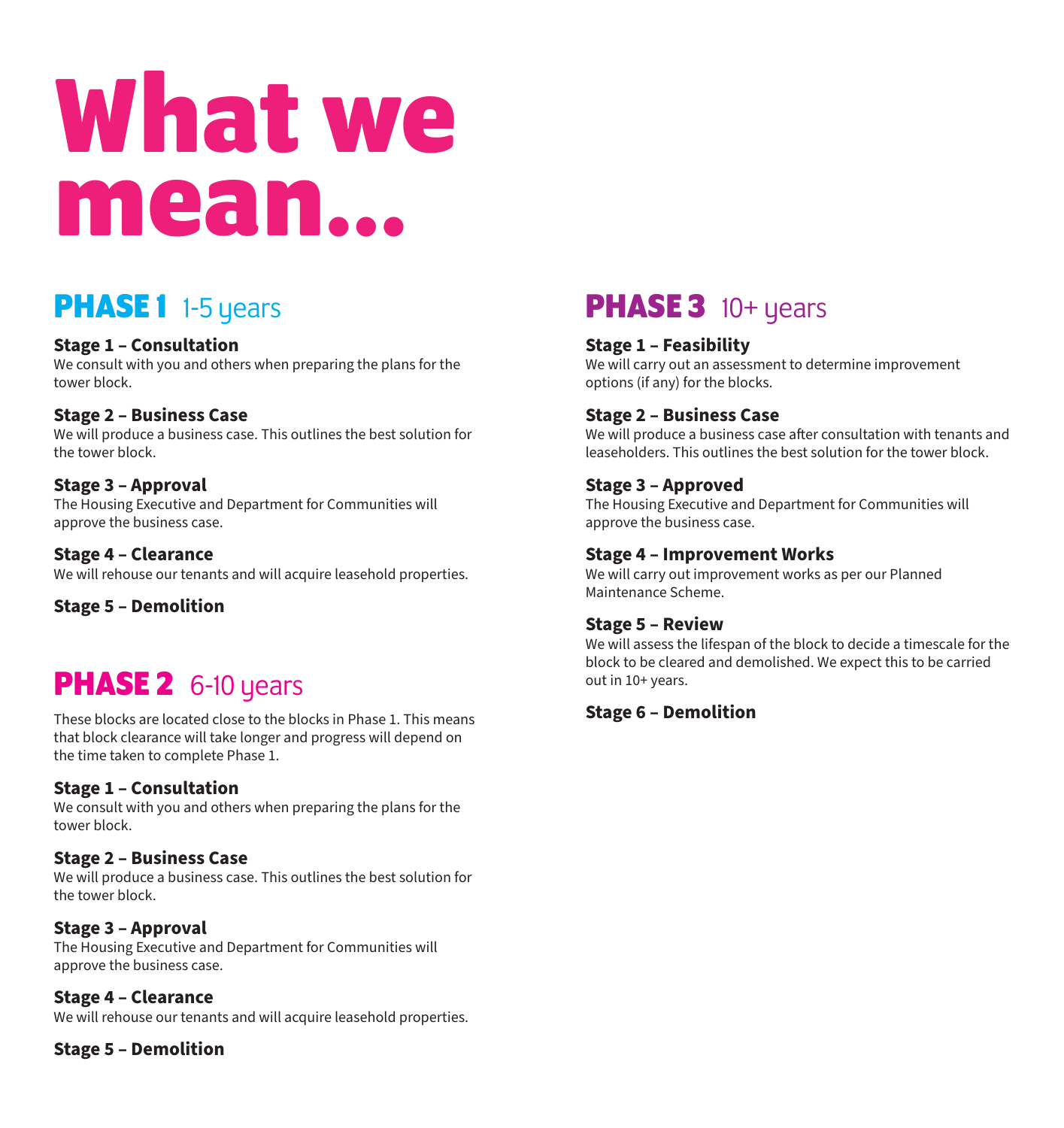# **Your Area**

# **Belfast**

#### **BELVOIR**

**Belvoir House** 

Tenant Queries Eva Shaw **(028) 9598 3211**  eva1.shaw@nihe.gov.uk

Leaseholder Queries Land & Regeneration Manager **(028) 9598 2558**  placeshaping.belfast@ nihe.gov.uk

# **BELVOIR Breda House**

Tenant Queries Eva Shaw **(028) 9598 3211**  eva1.shaw@nihe.gov.uk

Leaseholder Queries Land & Regeneration Manager **(028) 9598 2558**  placeshaping.belfast@ nihe.gov.uk



Business case with the Department for Communities for approval.



Business case with the Department for Communities for approval.

#### **BRANIEL Whincroft House**

Tenant Queries Eva Shaw **(028) 9598 3211**  eva1.shaw@nihe.gov.uk

Leaseholder Queries Land & Regeneration Manager **(028) 9598 2558**  placeshaping.belfast@ nihe.gov.uk

# **CARLISLE Cuchulainn House**

Tenant Queries Julie Kennedy **(028) 9598 2675**  julie.kennedy2@ nihe.gov.uk

Leaseholder Queries Land & Regeneration Manager **(028) 9598 2558**  placeshaping.belfast@ nihe.gov.uk

# **CARLISLE Eithne House**

Tenant Queries Julie Kennedy **(028) 9598 2675**  julie.kennedy2@ nihe.gov.uk

Leaseholder Queries Land & Regeneration Manager **(028) 9598 2558**  placeshaping.belfast@ nihe.gov.uk



Assessment required to determine the nature, cost, and delivery of improvement works for this block. A feasibility study is expected to get underway over the next 6 months. A business case will then be progressed.



Assessment required to determine the nature, cost, and delivery of improvement works for this block. A feasibility study is expected to get underway over the next 6 months. A business case will then be progressed.



Assessment required to determine the nature, cost, and delivery of improvement works for this block. A feasibility study is expected to get underway over the next 6 months. A business case will then be progressed.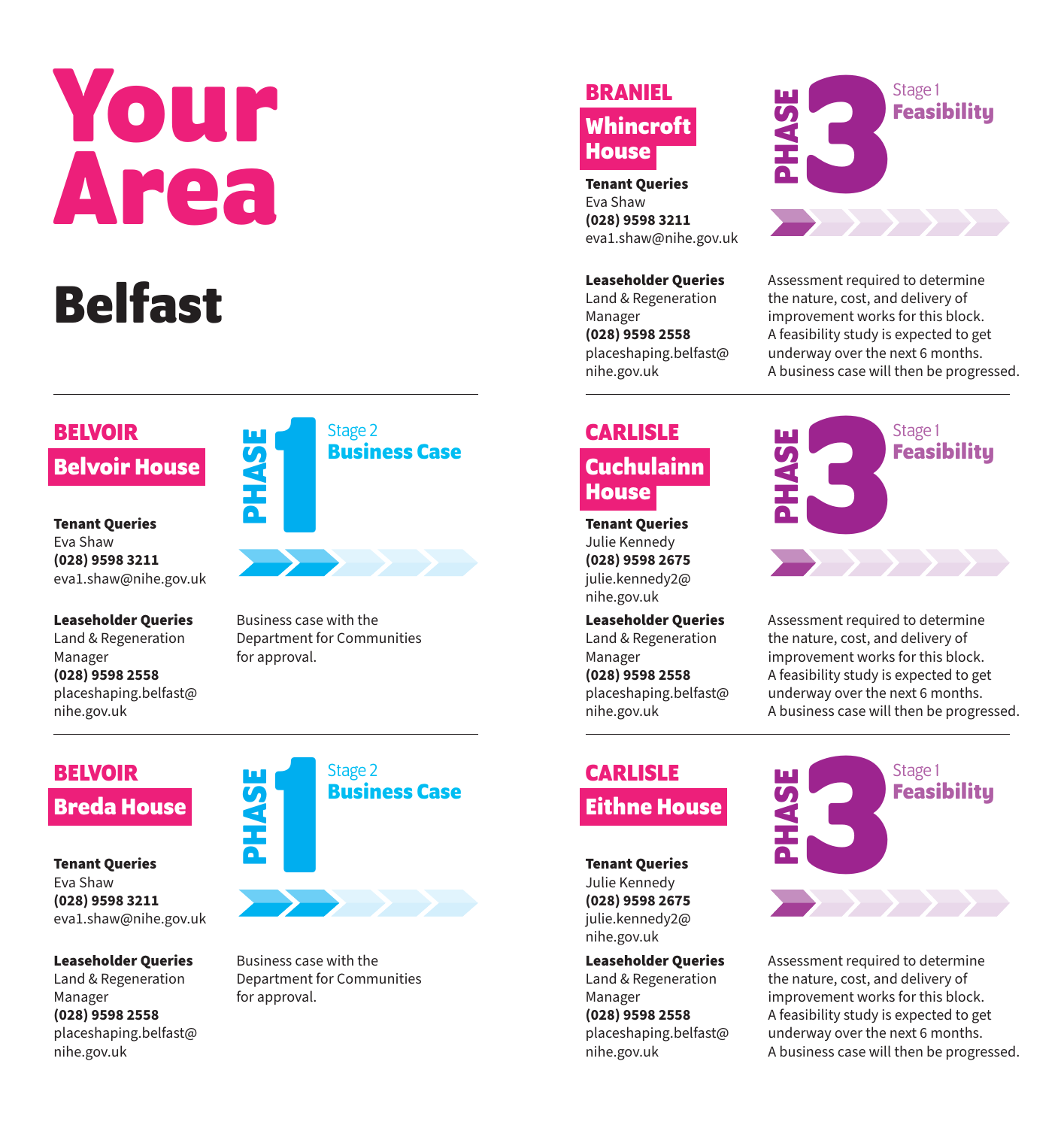# **CARLISLE Finn House**

Tenant Queries Julie Kennedy **(028) 9598 2675**  julie.kennedy2@ nihe.gov.uk

Leaseholder Queries Land & Regeneration Manager **(028) 9598 2558**  placeshaping.belfast@ nihe.gov.uk

# **CARLISLE**

### **Fianna House**

Tenant Queries Julie Kennedy **(028) 9598 2675**  julie.kennedy2@ nihe.gov.uk

#### Leaseholder Queries Land & Regeneration

Manager **(028) 9598 2558**  placeshaping.belfast@ nihe.gov.uk

## **CARLISLE Grainne House**

Tenant Queries Julie Kennedy **(028) 9598 2675**  julie.kennedy2@ nihe.gov.uk

Leaseholder Queries Land & Regeneration Manager **(028) 9598 2558**  placeshaping.belfast@ nihe.gov.uk



Business case to be taken forward after the proposed redevelopment of the nearby Upper Long Streets.

# **PHASE 2**<br>**2**<br>**2**<br>**2**<br>**2**<br>**2 Consultation**

Business case to be taken forward afer the proposed redevelopment of the nearby Upper Long Streets.



Assessment required to determine the nature, cost, and delivery of improvement works for this block. A feasibility study is expected to get underway over the next 6 months. A business case will then be progressed.

# **CARLISLE Maeve House**

Tenant Queries

Julie Kennedy **(028) 9598 2675**  julie.kennedy2@ nihe.gov.uk

Leaseholder Queries Land & Regeneration Manager **(028) 9598 2558**  placeshaping.belfast@ nihe.gov.uk

# **PHASE** Stage 1 **Feasibility**

Assessment required to determine the nature, cost, and delivery of improvement works for this block. A feasibility study is expected to get underway over the next 6 months. A business case will then be progressed.

# **CARLISLE Oisin House**

Tenant Queries Julie Kennedy **(028) 9598 2675**  julie.kennedy2@ nihe.gov.uk

#### Leaseholder Queries

Land & Regeneration Manager **(028) 9598 2558**  placeshaping.belfast@ nihe.gov.uk



Timescale being reviewed due to the proposed redevelopment of the nearby Upper Long Streets.

# **CLARAWOOD Clarawood House**

Tenant Queries Eva Shaw **(028) 9598 3211**  eva1.shaw@nihe.gov.uk

#### Leaseholder Queries

Land & Regeneration Manager **(028) 9598 2558**  placeshaping.belfast@ nihe.gov.uk



Business case approved in September 2021. Block clearance expected by early 2024. Planned demolition expected in 2024/25.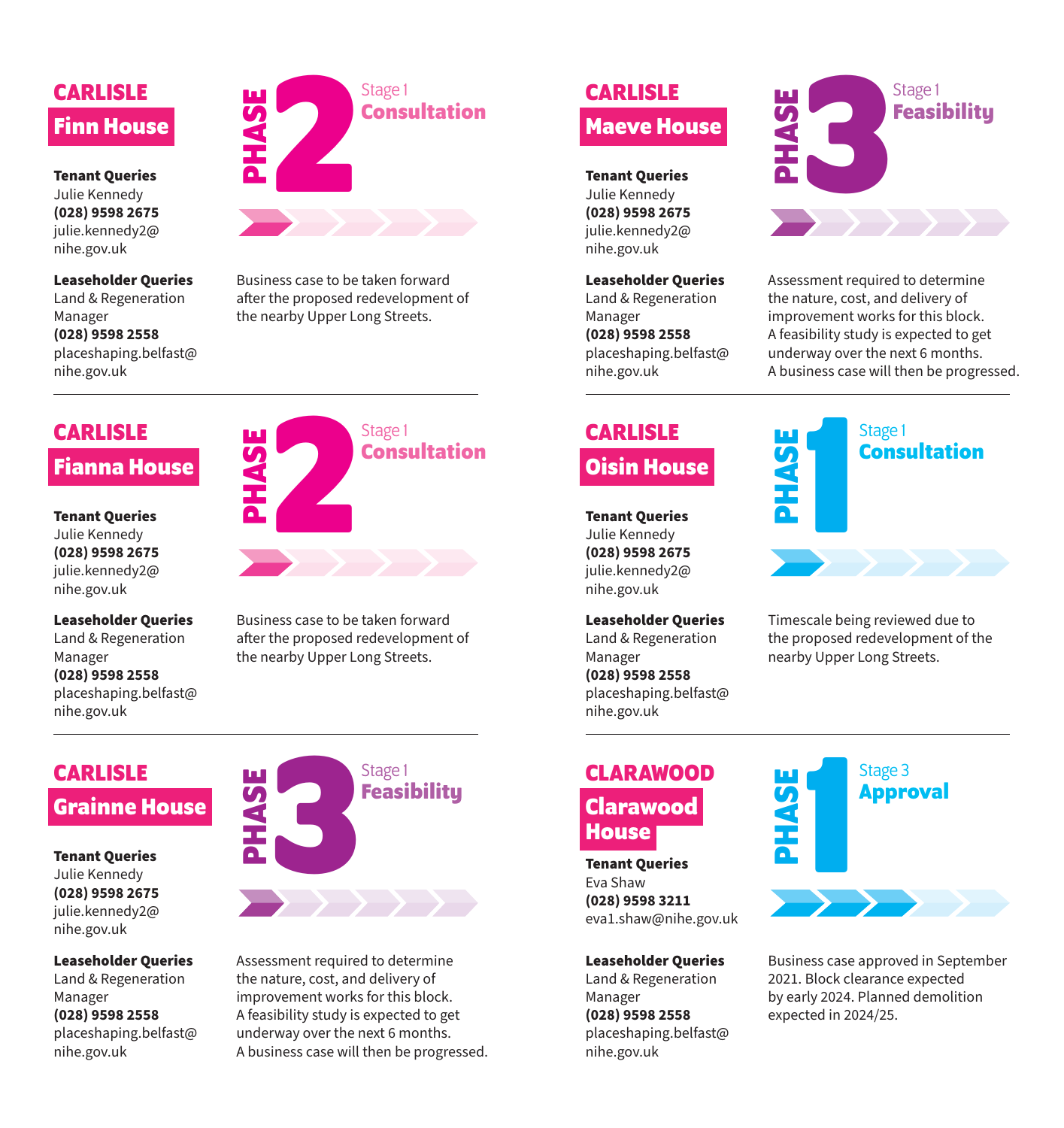# **CREGAGH Kilbroney House**

Tenant Queries Eva Shaw **(028) 9598 3211**  eva1.shaw@nihe.gov.uk

#### Leaseholder Queries

Land & Regeneration Manager **(028) 9598 2558**  placeshaping.belfast@ nihe.gov.uk

#### **CREGAGH**

### **Willowbrook House**

Tenant Queries Eva Shaw **(028) 9598 3211**  eva1.shaw@nihe.gov.uk

#### Leaseholder Queries

Land & Regeneration Manager **(028) 9598 2558**  placeshaping.belfast@ nihe.gov.uk

#### **CREGAGH Woodstock House**

Tenant Queries Eva Shaw **(028) 9598 3211**  eva1.shaw@nihe.gov.uk

Leaseholder Queries Land & Regeneration Manager **(028) 9598 2558**  placeshaping.belfast@ nihe.gov.uk



Business case approved in September 2021. Block clearance expected by late 2023. Planned demolition expected in 2024/25.



Assessment required to determine the nature, cost, and delivery of improvement works for this block. A feasibility study is expected to get underway over the next 6 months. A business case will then be progressed.



Assessment required to determine the nature, cost, and delivery of improvement works for this block. A feasibility study is expected to get underway over the next 6 months. A business case will then be progressed.

# **DUNDONALD Carnet House**

Tenant Queries Eva Shaw **(028) 9598 3211**  eva1.shaw@nihe.gov.uk

Leaseholder Queries Land & Regeneration Manager **(028) 9598 2558**  placeshaping.belfast@ nihe.gov.uk



Assessment required to determine the nature, cost, and delivery of improvement works for this block. A feasibility study is expected to get underway over the next 6 months. A business case will then be progressed.

### **FINAGHY Moveen House**

Tenant Queries

Eva Shaw **(028) 9598 3211**  eva1.shaw@nihe.gov.uk

#### Leaseholder Queries

Land & Regeneration Manager **(028) 9598 2558**  placeshaping.belfast@ nihe.gov.uk



Assessment required to determine the nature, cost, and delivery of improvement works for this block. A feasibility study is expected to get underway over the next 6 months. A business case will then be progressed.

# **FINAGHY Moylena House**

Tenant Queries Eva Shaw **(028) 9598 3211**  eva1.shaw@nihe.gov.uk

#### Leaseholder Queries

Land & Regeneration Manager **(028) 9598 2558**  placeshaping.belfast@ nihe.gov.uk

# **PHASE 1** Stage 1 **Consultation**

Business case will be taken forward once the feasibility study on Moveen House is completed.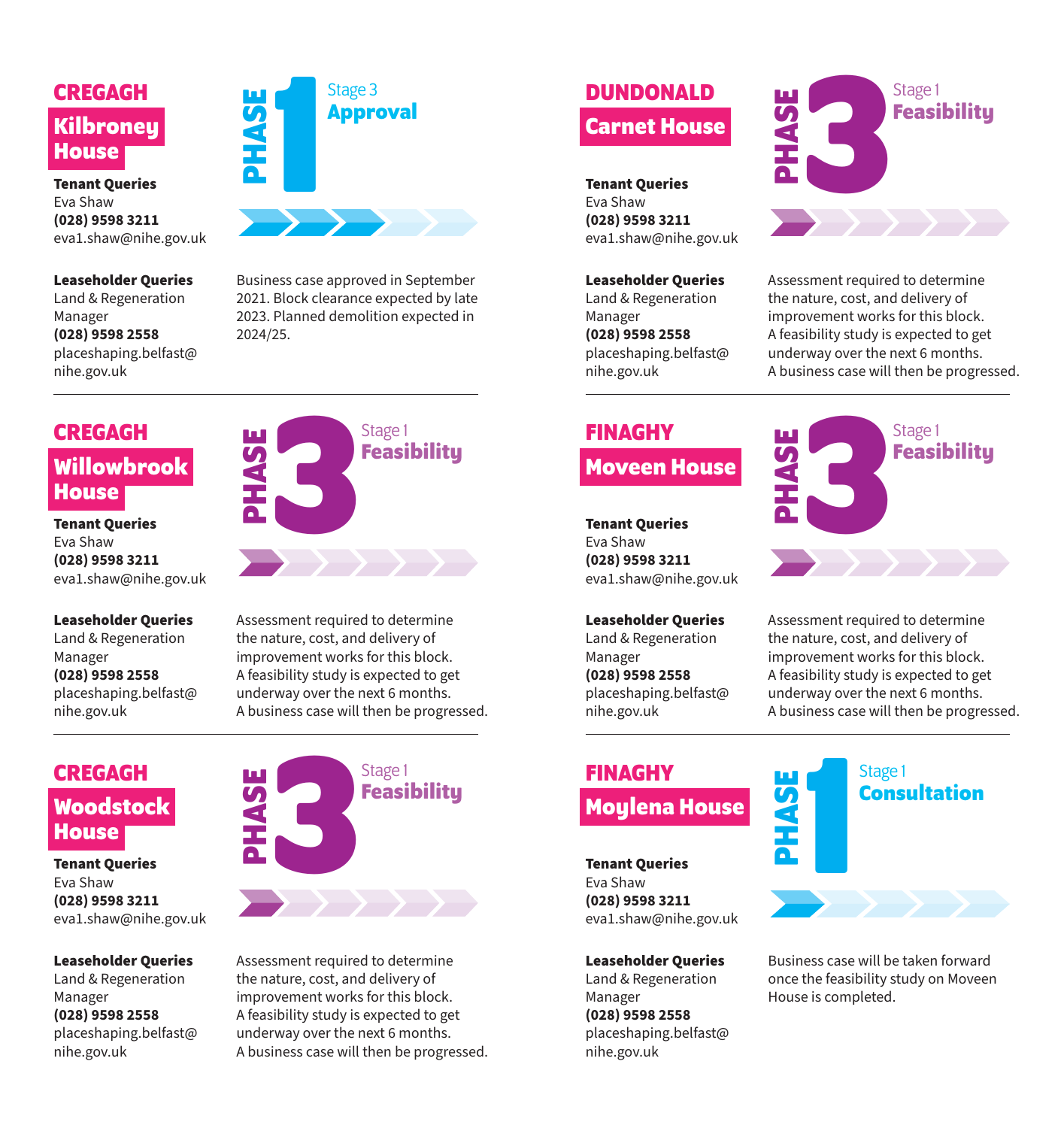# **LOWER FALLS Divis Tower**

Tenant Queries Amanda McGinty **(028) 9598 4555**  amanda1.mcginty@ nihe.gov.uk

#### Leaseholder Queries Land & Regeneration Manager **(028) 9598 2558**  placeshaping.belfast@ nihe.gov.uk

**PHASE Stage 1**<br> **PHASE STARS STARS STARS STARS STARS STARS STARS STARS STARS STARS STARS STARS STARS STARS STARS STARS STARS STARS STARS STARS STARS STARS STARS STARS STARS STARS STARS STARS STARS STARS STARS STARS STARS** Stage 1<br>**Feasibility** 

Assessment required to determine the nature, cost, and delivery of improvement works for this block. A feasibility study is expected to get underway over the next 6 months. A business case will then be progressed.

## **MOUNT VERNON**

### **Mount Vernon House**

Tenant Queries Pauline Morgan **(028) 9598 2624**  pauline.morgan@ nihe.gov.uk

#### Leaseholder Queries

Land & Regeneration Manager **(028) 9598 2558**  placeshaping.belfast@ nihe.gov.uk

# **MOUNT VERNON Ross House**

Tenant Queries Pauline Morgan **(028) 9598 2624**  pauline.morgan@ nihe.gov.uk

Leaseholder Queries Land & Regeneration Manager **(028) 9598 2558**  placeshaping.belfast@ nihe.gov.uk



Business case awaiting approval from Housing Executive and Department for Communities.

# **Larne**

# **LARNE**

# **Latharna House**

Tenant Queries David Crooks **(028) 9598 2874**  david.crooks@nihe.gov.u k

#### Leaseholder Queries

Land & Regeneration Manager **(028) 9598 3915**  placeshaping.north@ nihe.gov.uk

Demolition expected to begin late 2022.

Stage 4 **Clearing** 

**PHASE** 

**PHASE Business Case** 

Stage 2

Business case awaiting approval from Housing Executive and Department for Communities.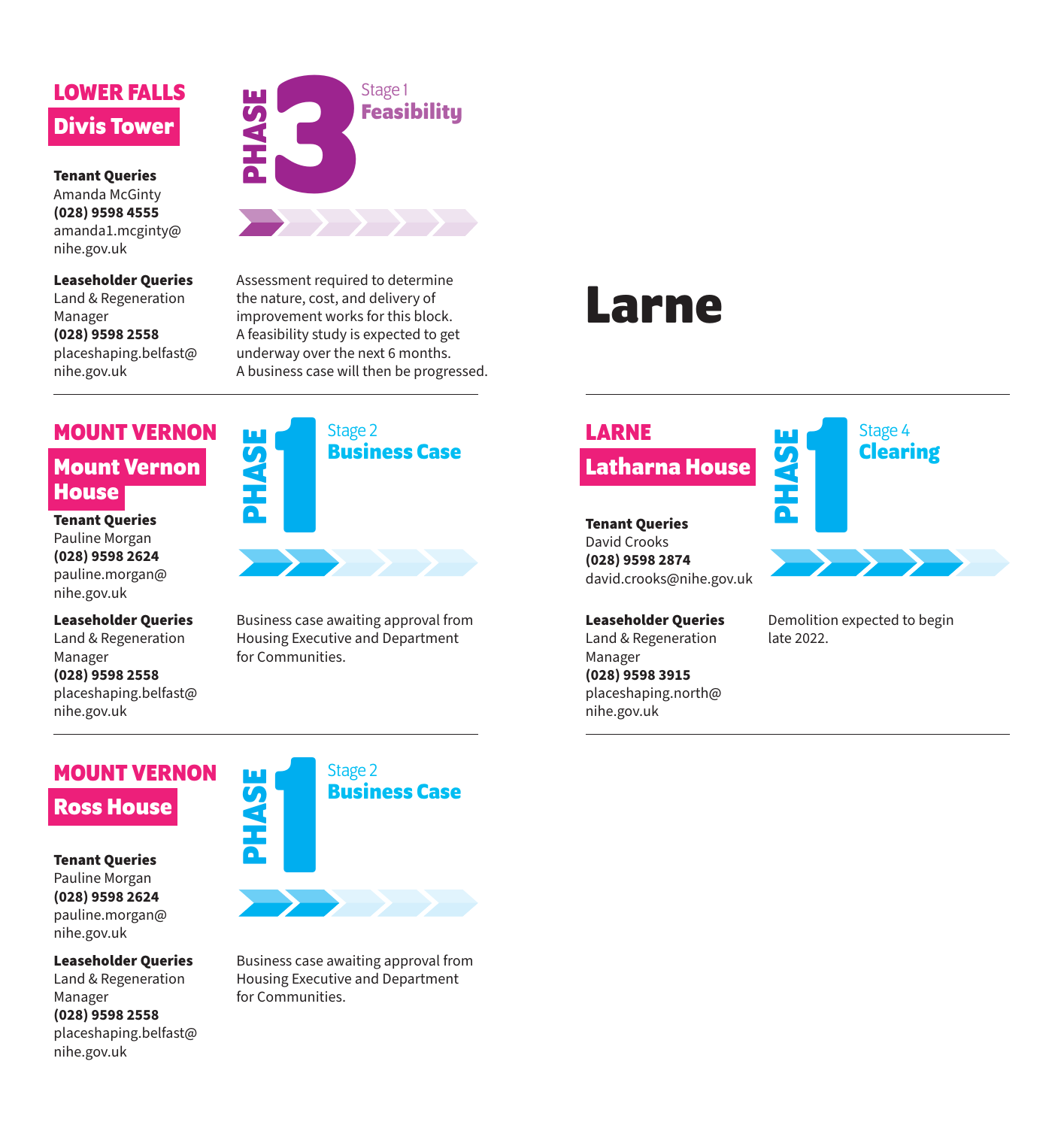# **Lisburn**

#### **SEYMOUR HILL**

#### **Coolmoyne House**

Tenant Queries Dermot McCabe **(028) 9598 4950**  dermot1.mccabe@ nihe.gov.uk

Leaseholder Queries Land & Regeneration Manager **(028) 9598 2558**  placeshaping.belfast@ nihe.gov.uk

# **SEYMOUR HILL Ferndale House**

Tenant Queries Dermot McCabe **(028) 9598 4950**  dermot1.mccabe@ nihe.gov.uk

Leaseholder Queries Land & Regeneration Manager **(028) 9598 2558**  placeshaping.belfast@ nihe.gov.uk



Business case approved in June 2021. Block clearance expected to be completed early 2023.

#### Tenant Queries Dermot McCabe **(028) 9598 4950**

dermot1.mccabe@ nihe.gov.uk Leaseholder Queries

**SEYMOUR HILL Parkdale House** 

Land & Regeneration Manager **(028) 9598 2558**  placeshaping.belfast@ nihe.gov.uk



Business case will be taken forward once demolition of Coolmoyne House and Rathmoyne House has progressed.

# **SEYMOUR HILL Rathmoyne**

**House**  Tenant Queries Dermot McCabe

**(028) 9598 4950**  dermot1.mccabe@ nihe.gov.uk

#### Leaseholder Queries

Land & Regeneration Manager **(028) 9598 2558**  placeshaping.belfast@ nihe.gov.uk



Business case approved in June 2021. Block clearance expected to be completed early 2023.



Business case will be taken forward once demolition of Coolmoyne House and Rathmoyne House has progressed.

**PHASE 2**<br>**2**<br>**2**<br>**2**<br>**2**<br>**2**<br>**2 Consultation** 

Business case will be taken forward once demolition of Coolmoyne House and Rathmoyne House has progressed.

# **SEYMOUR HILL Riverdale House**

Tenant Queries Dermot McCabe **(028) 9598 4950**  dermot1.mccabe@ nihe.gov.uk

#### Leaseholder Queries

Land & Regeneration Manager **(028) 9598 2558**  placeshaping.belfast@ nihe.gov.uk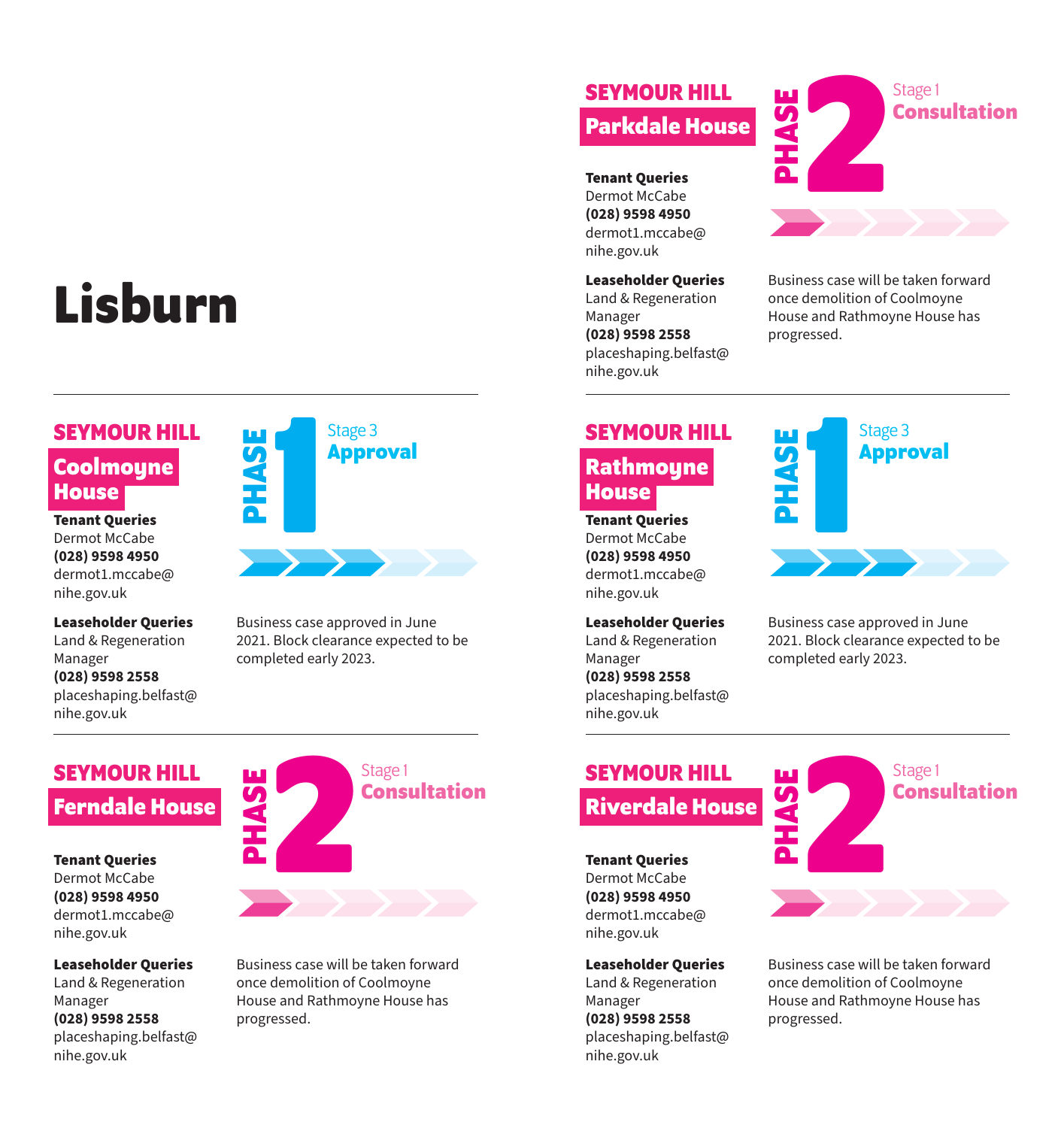# **Newtownabbey**

#### **RATHCOOLE**

#### **Abbotscoole House**

Tenant Queries Nathan Coulter **(028) 9598 4611**  nathan.coulter@ nihe.gov.uk

Leaseholder Queries Land & Regeneration Manager **(028) 9598 3915**  placeshaping.north@ nihe.gov.uk

### **RATHCOOLE Carncoole House**

Tenant Queries Nathan Coulter **(028) 9598 4611**  nathan.coulter@ nihe.gov.uk

Leaseholder Queries Land & Regeneration Manager **(028) 9598 3915**  placeshaping.north@ nihe.gov.uk



Business case will be taken forward once demolition of Monkscoole House has progressed.



Assessment required to determine the nature, cost, and delivery of improvement works for this block. A feasibility study is expected to get underway over the next 6 months. A business case will then be progressed.

## **RATHCOOLE Glencoole House**

Tenant Queries Nathan Coulter **(028) 9598 4611**  nathan.coulter@ nihe.gov.uk

Leaseholder Queries Land & Regeneration Manager **(028) 9598 3915**  placeshaping.north@ nihe.gov.uk

# **RATHCOOLE Monkscoole**

**House** 

Tenant Queries Nathan Coulter **(028) 9598 4611**  nathan.coulter@ nihe.gov.uk

#### Leaseholder Queries

Land & Regeneration Manager **(028) 9598 3915**  placeshaping.north@ nihe.gov.uk

# **RUSHPARK Beechwood House**

Tenant Queries Lynda McNeice **(028) 9598 5139**  lynda.mcneice@ nihe.gov.uk

Leaseholder Queries Land & Regeneration Manager **(028) 9598 3915**  placeshaping.north@ nihe.gov.uk



Assessment required to determine the nature, cost, and delivery of improvement works for this block. A feasibility study is expected to get underway over the next 6 months. A business case will then be progressed.

# **PHASE** Stage 5 **Demolition**



Demolition expected to conclude by Autumn 2022.



Our proposals are under review. Renewed consultation will be carried out with residents and owners before the business case is completed.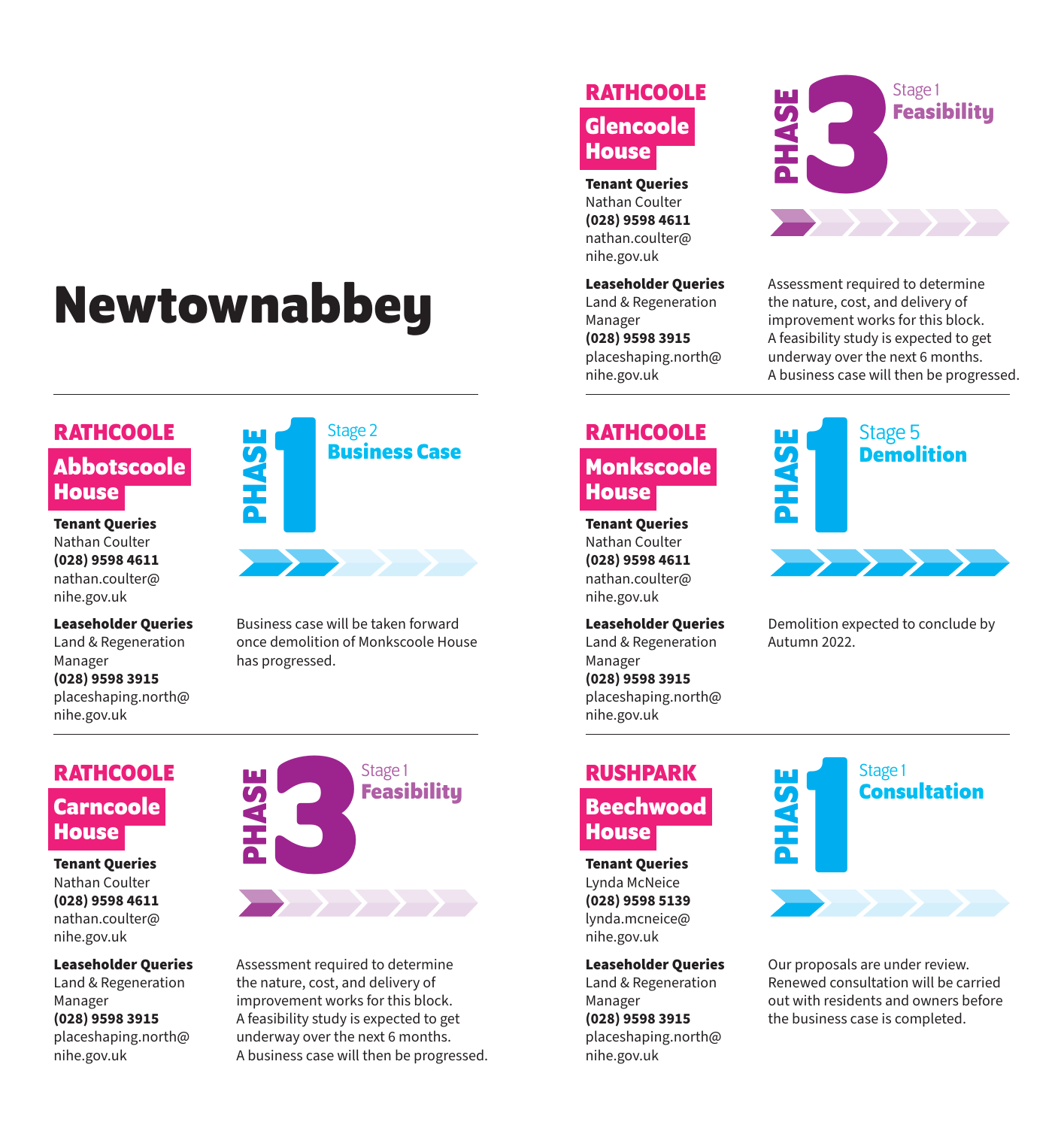# **RUSHPARK Woodland House**

Tenant Queries Lynda McNeice **(028) 9598 5139**  lynda.mcneice@ nihe.gov.uk

Leaseholder Queries Land & Regeneration Manager **(028) 9598 3915**  placeshaping.north@ nihe.gov.uk



Our proposals are under review. Renewed consultation will be carried out with residents and owners before the business case is completed.

# **Portadown**

## **PORTADOWN Magowan House**

Tenant Queries Ciara McDevitt **(028) 9598 4357**  ciara1.mcdevitt @nihe.gov.uk



Business case awaiting approval from Housing Executive and Department for Communities.